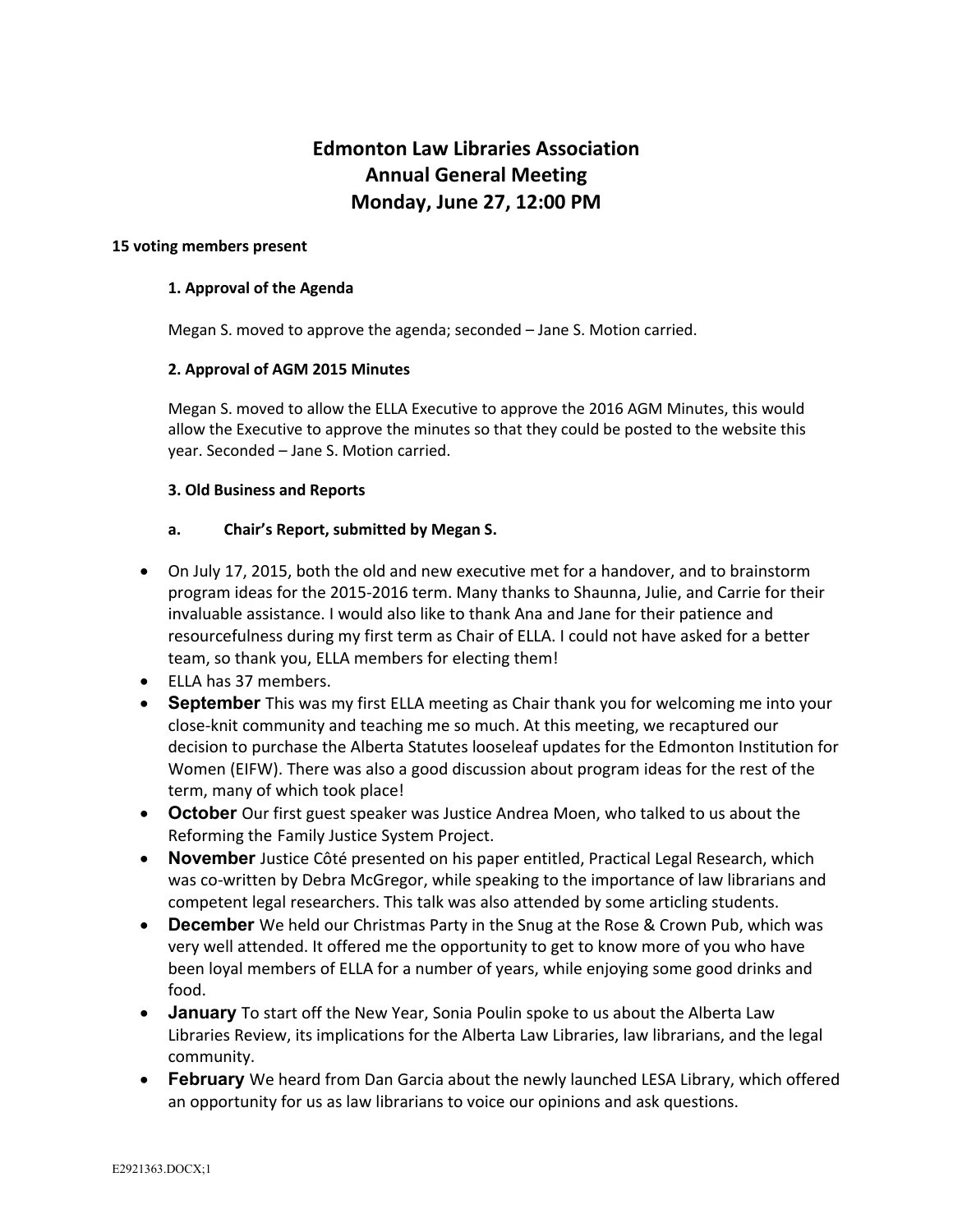- **March** Inspired by our colleagues from CLLG, we held a Vendors' Forum and in a new space at the EPL Stanley A. Milner Branch. While Ian Braid of Thomson Reuters was unavailable, we owe our thanks to Justice Cote for his surprise guest appearance on behalf of Juriliber. The forum also featured Gisele Abt from Alberta Queen's Printer and Lynn Giddings from LexisNexis. This session was well-attended, and generated some great discussion.
- **April** We were privileged to hear from Robyn Mitchell, Sandra Petersson, and Katherine MacKenzie of the Alberta Law Reform Institute (ALRI). They enlightened us on the project selection and completion process, as well as how ALRI impacts law in Alberta.
- **May** We were scheduled to hear from Dean Paton, who was looking forward to speak to the ELLA membership. However, due to the low number of RSVPs, we gave Dean Paton the option to reschedule his talk for the next term, which he gladly agreed to.
- Near the middle of May, the CALL/ACBD annual conference took place in Vancouver. While I was there, I ran into 5 other members of ELLA (Linda, Shaunna, Dolores, Josette, and Lynn)!
- **June** We held our 14th annual HeadStart workshop for articling students. You will hear more from our esteemed HeadStart Committee Chair, Alison Foster. We send our thanks to everyone who helped make the workshop a success!
- Today, we are holding our AGM. Two business items are being brought up one addressing the anticipated closure of the Northwest Territories law library, another regarding a monetary transfer from the HeadStart account to the general account to replenish our funds for the coming term. These will be discussed further in the New Business part of today's meeting.

# **b. Secretary/Treasurer's Report, submitted by Jane S.**

- We have 37 members, 7 of which are affiliate members.
- We had seven events where we collected fees for the lunches served. We had one event where we brought our own lunches.
- We received a sponsorship donation of \$500 from Lexis Nexis in March. At that time we were going to transfer funds from the HeadStart account but once we received this, we decided to wait.
- We paid \$31.50 to rent a room at the Stanley Milner Library for our March and May meetings. Our May meeting was cancelled but the fee was not refundable. We did not owe anything to the caterer for cancelling that event.
- We paid \$50 to Service Alberta to have our association revived. We also paid \$19.95 to get a copy of our certificate of incorporation. This was needed when renting the Heritage Room at City Hall for HeadStart. We were unable to find a copy in our archived materials.
- We paid approximately \$7 more this year for the post office box.
- We paid more than last year for our website costs. This is because we paid for the web domain registration, which is paid every second year. We also paid for the web-hosting and a spam blocker on our website. As part of what we pay for our website we have three mailboxes set up with Dot-Easy. As you know we had problems with at least my mailbox. I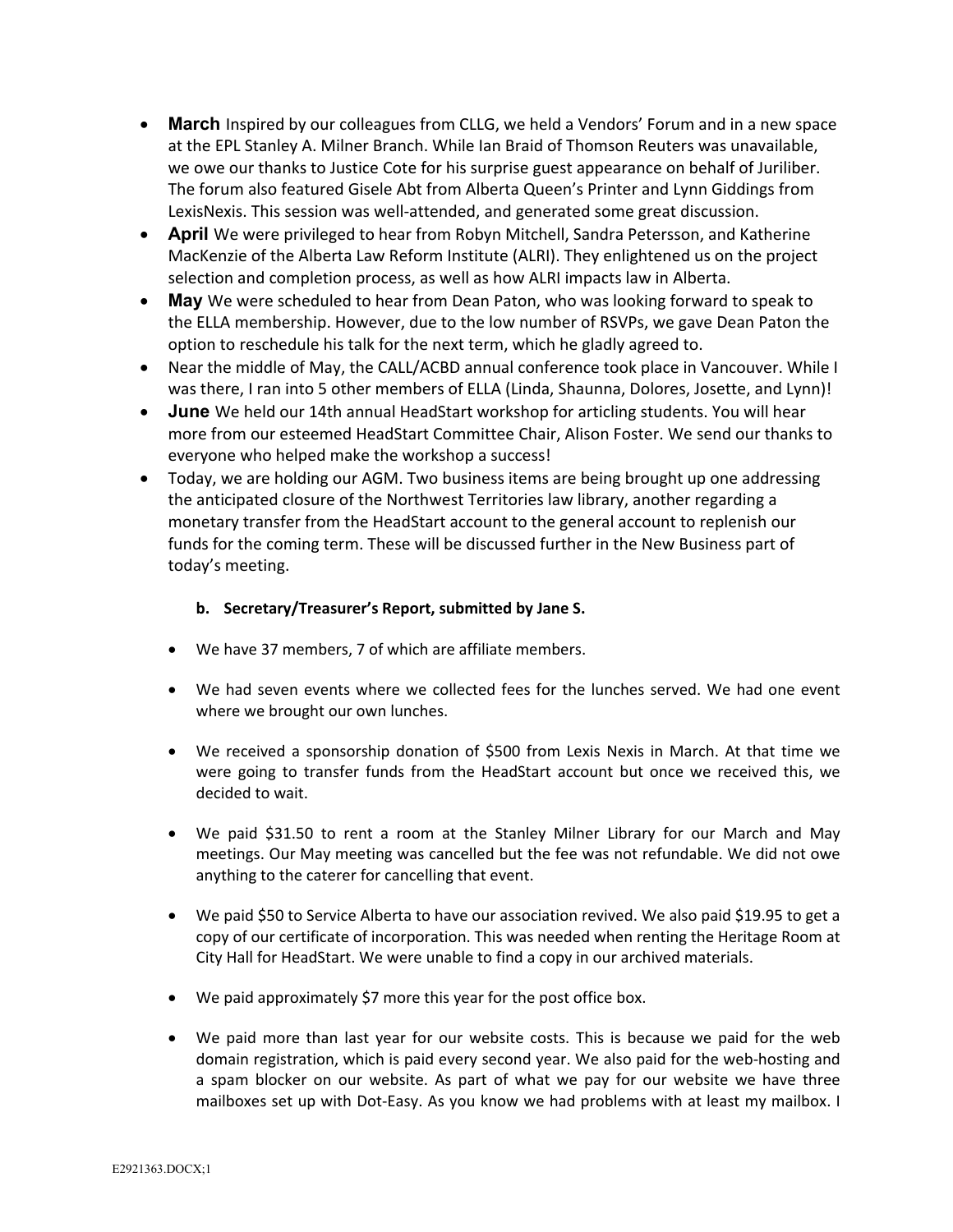had problems formatting emails, as well as sending and receiving. I am happy to use my work email to save some stress.

- The donation to the women's prison consisted of buying two updates for their looseleaf set of the Statutes of Alberta. We agreed at our February meeting that we would cover the cost of all updates in 2016. Should we wish to continue this we will address it in 2017.
- The membership also decided to increase our donation to SLIS P.D. event to \$200 as we had not increased the amount donated in 8 years.
- The (slim) balance of the General Account will be addressed under new business.
- We had 35 people register for HeadStart this year; the registration fee was \$80 a person.
- On Day One of HeadStart we paid \$118.00 for liability insurance in order to book the Heritage Room at City Hall. As one of our members (May Zhou) works in the Federal Building, we were able to book one of their conference rooms free of charge for Day Two. We also paid for catering and speaker gifts.
- Stacey Bissell has agreed to be our auditor again this year. The books for this fiscal year will be closed on August  $31<sup>st</sup>$  so I hope to have everything she needs to her in early September.

#### **c. Web Manager's Report, submitted by Megan S.**

- Shaunna M. graciously volunteered to take on the position of Web Manager until a replacement could be found. In November, I ended up absorbing the responsibilities of Web Manager. We are currently looking for another ELLA member willing to take on the role, but until then, I will continue to update the website as needed. If interested, please contact Megan.
- I commend the former executive on its choice of WordPress it's a very easy platform to use and update to suit the needs of the association.
- Jane S. realized that there were no records of invoices from DotEasy aside from credit card statements that were reimbursed for costs. I found where they were kept on the DotEasy website dating back to 2005, and downloaded and sent copies of all of the invoices to Jane S. for recordkeeping.
- Costs of the website this year are: \$112.77 (USD) for hosting, \$105.00 (CAD) for 2year term domain renewal, \$24.00 for blog comment spam protection.
- For a while, there were issues with sending and receiving emails on the secretary account, and Jane S. ended up using her work email address for the last few communications. As well, because we don't pay for an email spam blocker service, Jane and I have to delete many spam emails on a weekly basis. We have been loyal to DotEasy for over 10 years, but it may be worthwhile to look into other hosting services that offer packages with better value.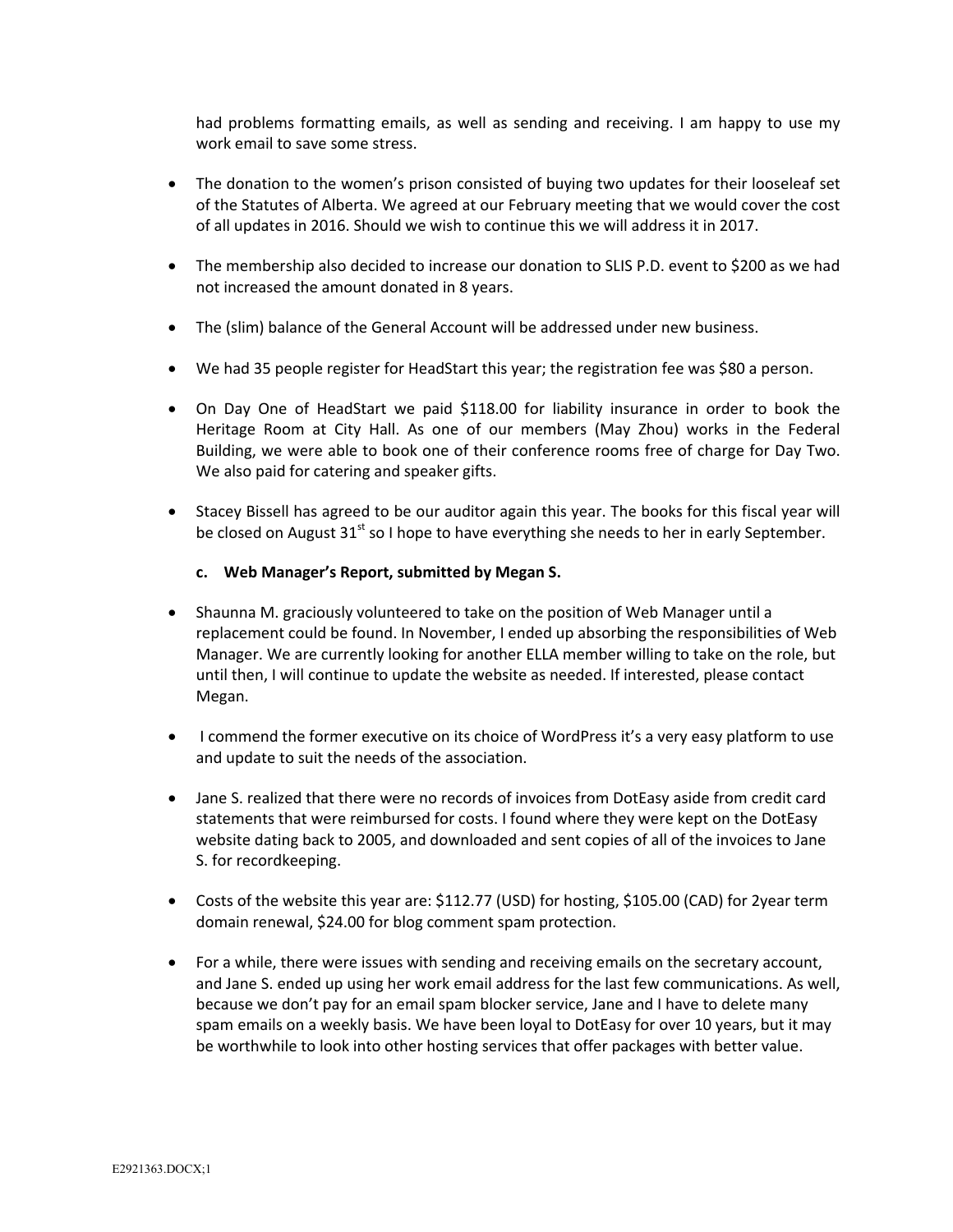### **d. Head Start Committee Report, submitted by Alison F.**

- HeadStart had a successful 14th year-the event was held on June 16th and 17th and the venues included City of Edmonton city hall, the Alberta Law Library, and Canada Place.
- This year's committee was comprised of me, Jane S., Ana S., Megan S., Carrie J., and Meris J. Planning meetings were held from February to June. Their frequency increased as the event drew closer.
- The event had a total of 35 attendees. Our presenters included an opening keynote by Justice Cote, presentations by Shaunna Mireau, Benga Shoyele, Meris James, Megan Siu, Robyn Mitchell, and a closing speech by Field Law member Shad Turner.
- The committee would also like to thank Gina Linden, Josette McEachern, and Julie Rainey for providing their time and knowledge during the event.
- In response to feedback on event duration last year, the event was held over one and a half days. Overall, feedback regarding the event was positive. Attendees rated days one and two overall as good to excellent. (Day One at 96.7% and Day Two at 100%). Attendees provided valuable feedback on the venues, event duration, organization, and content of the event. All students indicated that they learned something from the sessions.
- The event gave me a personal opportunity to learn both from the organization and content of the sessions.

#### **4. New Business**

- **a. Programming 2015-16 feedback**
- Comments were positive on the programming we had. The problem of attendance was discussed. The number of events is not a problem, perhaps it is just the timing of those events. In the coming year we will make an effort to spread them across the days of the week.

# **b. Programming suggestions for 2016-2017**

- Megan S. asked for suggestions for upcoming events.
- The Executive shared some of their ideas:
	- o Invite Dean Paton back
	- o Invite the Copyright Librarian from the University of Alberta
	- o Invite the SLIS students who did a research project on legal research